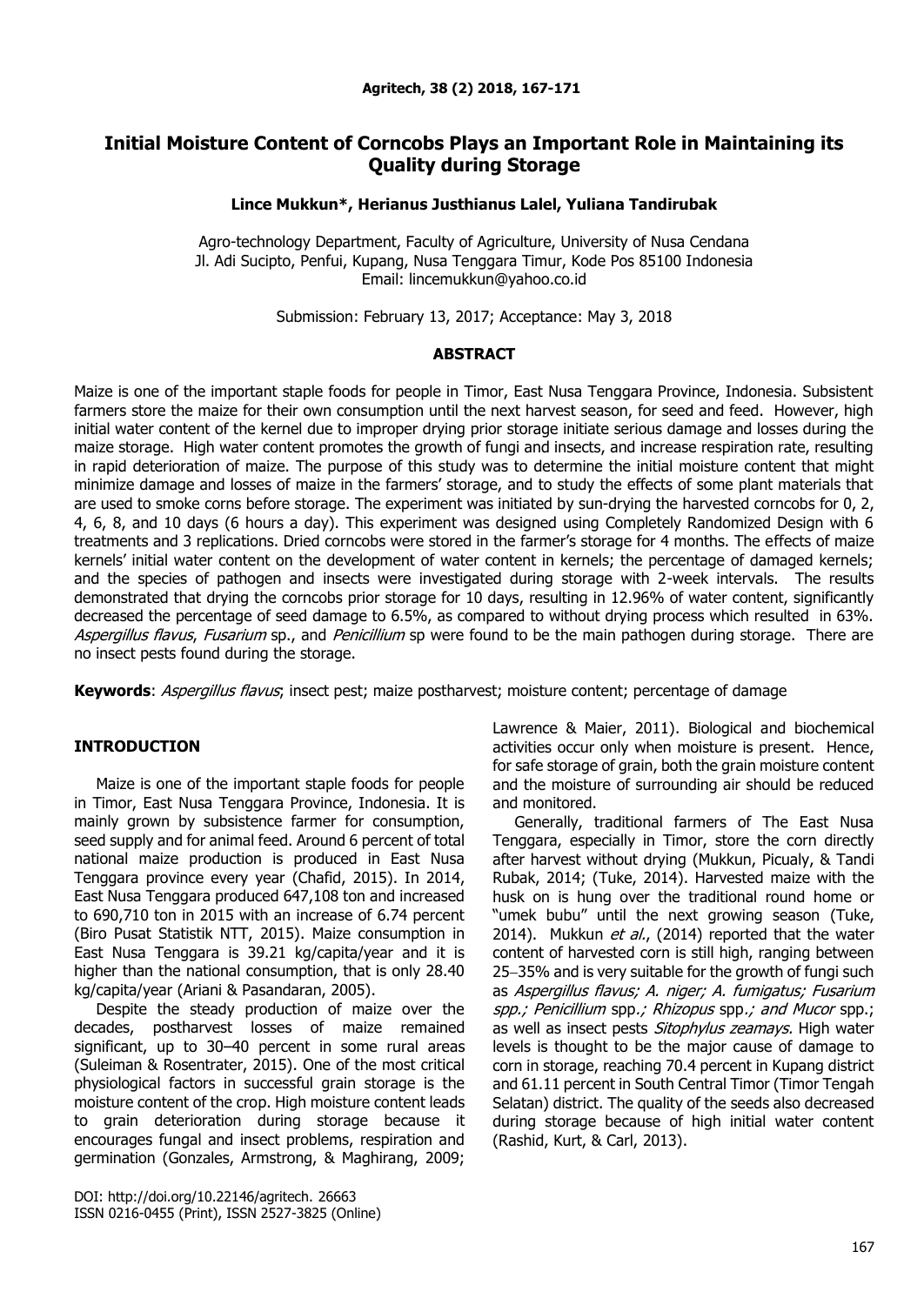Based on these problems, it is necessary to dry before storage to determine initial water content that can reduce damage and loss of quality during storage of maize cobs by farmers. This study aims to determine the drying time and the initial moisture content that can reduce maize losses during storage. The results of this study can be very useful for the farmers and the governments in reducing losses and improving the quality of maize during storage.

# **MATERIALS AND METHODS**

The study was carried out in a traditional farmer's house in Kuaklalo village, Tunfeu sub-district, Kupang Regency of East Nusa Tenggara (Fig. 1) from April to August 2016. Local white maize used as research material was obtained from the farmer, because it is grown by most farmers in Timor. Freshly harvested maize ears were tied up as many as 10 cobs per bundle, and every bundle of maize was used as an experimental unit (Fig. 2).

The experiment was planned using completely randomized design, with 6 treatments and 4 replications. The different drying time (no drying, 2, 4, 6, 8, and 10 days of drying) were applied to obtained different initial water content of maize. Measurement of water content was made at the end of the drying time and it is considered as the initial moisture content of maize.

The treated maize was stored above a fire place in a farmer's house for 4 months. Corn storage was conducted at the traditional Timorese house known as the roundhouse because of its round shape. This house serves as a place for family to do all activities including cooking. A roundhouse measures approximately  $15 \text{ m}^2$  in diameter, the floor is made of clay, the walls of timber, and the roof of dried grass. The room temperature depends on the cooking activity in the house, ranging from 25 to 40 °C and humidity is around 50 to 80%. The storage serves as a place to store food stocks such as maize, beans, squash, green beans, as well as storage of seeds for the next planting season.



Figure 1. Site plan of the research



Figure 2. Harvested maize as treatment unit (A), Treated maize were stored in the roundhouse for 4 months

# **Water Content (%)**

Analysis of water content of seeds was analyzed using thermogravimetri method. Corn kernels and Petri dish were weighed, and then heated in an oven with a temperature of  $105^{\circ}$ C until the seed weight was constant (24 hours). The difference between the initial seed weight and seed weight after drying is calculated as the moisture content on a dry basis (% DM).

## **Intensity of Seed Damage**

Determination of damage percentage: A random sample of 100 grains of each variety was taken from each storage bag using the cone and quarter method. Bored grains were separated from whole grains and their numbers were counted. This was done monthly and repeated three times for each sub-sample and the value of means taken. The damage percentage was calculated using the formula described by Harris & Lindblad, 1978 below

Damaged grain  $=\frac{number\ of\ damaged\ gradient}{number\ of\ total\ grain} \times 100$  (1)

## **Determination of Insects and Pathogens**

To identify the types of pest in the storage, all species of insects were collected and brought to the laboratory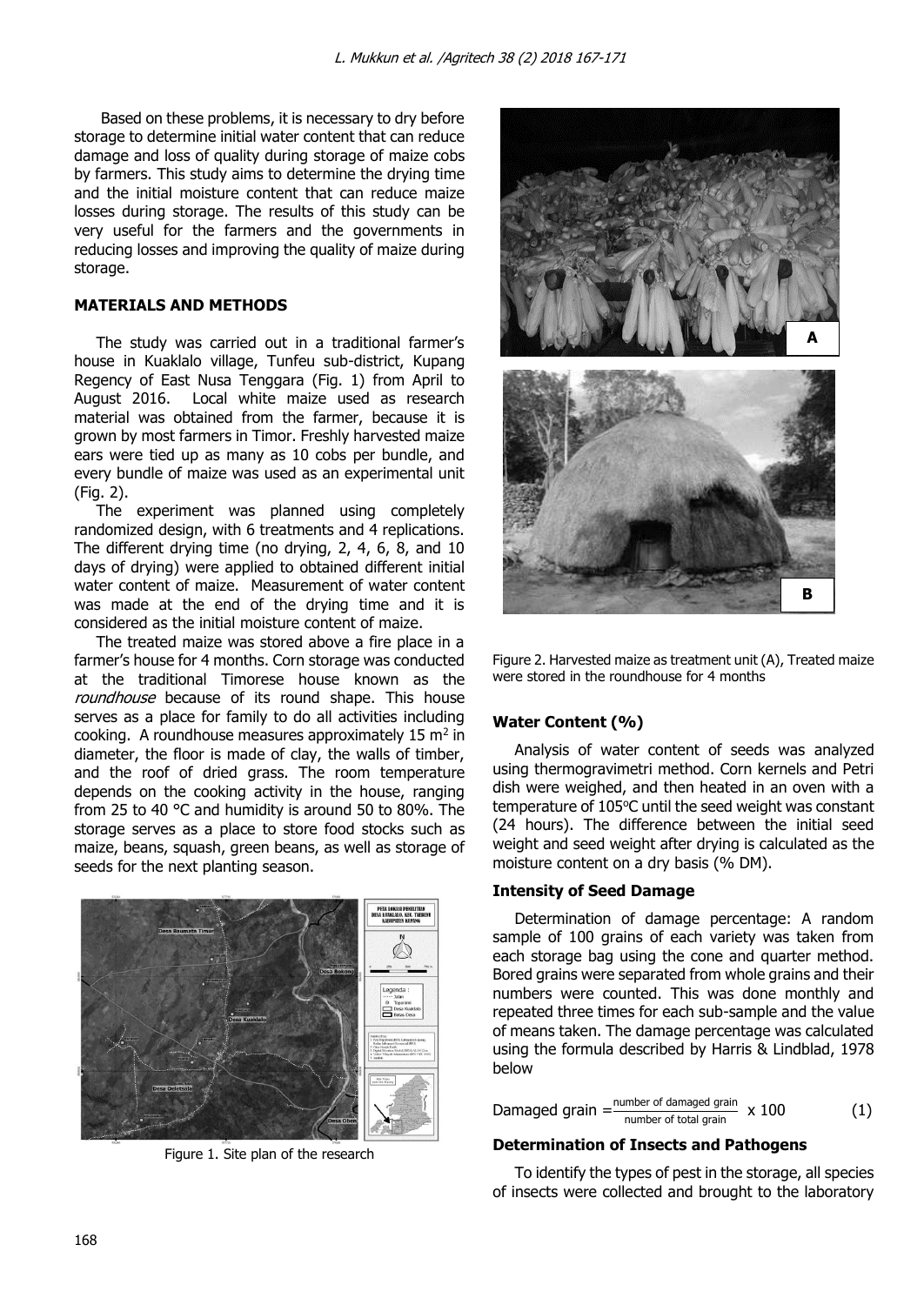for identification a determination key. Seeds that showed a symptom of fungal attack were collected and cultured in PDA (Potato Dextrose Agar) for identification.

All the data was analyzed with ANOVA followed by Tukey HSD, and  $p \leq 0.05$  was considered as a criterion for significance. Simple regression analysis was used to investigate correlation between initial water content and total damage of the maize grain during storage.

### **RESULTS AND DISCUSSION**

#### **Initial Moisture Content**

Deterioration of maize is mainly affected by moisture content, temperature (grain and air), relative humidity, storage conditions, fungal growth, and insect pests. Fungal growth, especially Aspergillus flavus and Fusarium sp. in maize, facilitated by hot and humid conditions, poses a major risk through production of mycotoxins (Rashid et al., 2013). Initial moisture content is determined by drying corn with different drying times before storage. The treatment using different drying times resulted in significantly different initial water contents of the maize before storage (Fig. 3). Maize which is not dried before storage have an average moisture content of 31.28%, while the drying for 10 days reduced moisture content of corn up to 12.96%. Generally, the farmers in Timor Island store maize immediately after harvest without drying; this condition is thought to be the main factor causing damage to corn kernels during storage. Therefore, drying is very important to reduce the moisture level to accepted level of 13.5%. Fig. 3 explains that to achieve optimum water content for storage  $(12-13%)$  it needs 8 to 10 days of drying time with 6 hours of drying per day. Conversely with less than 10 days drying, moisture content is still high  $(> 14\%)$ , thus supporting the growth of pests and diseases, as well as physiological processes which cause damage and loss during storage. The species of fungi such as Aspergillus flavus, A. niger, A. fumigatus, Fusarium spp., Penicillium spp., Rhizophus spp., and Mucor spp. (Table 1) were found in all treatments except the drying treatment of 10 days. It proves that low initial water content of the kernel prevents the development of pathogen-caused damage in the storage.

It is also seen that drying for 10 days causes less damage (6.5%) than with other treatments. Even maize damaged without drying before storage reaches 63%. Mukkun et al., (2014) also reported that the damage and losses during storage of maize is high, could reach 70.4 % in Kupang District, and 61,11% in Timor Tengah Selatan District. Fungi, such as Aspergillus flavus, and insects (Sitophilus zeamais), are the main cause of damage due to high water content during storage (Firmansyah, Aqil, & Sinuseng, 2010). Hettlarachchi, Gooneratne, & Hirimburegama, (2001) stated that initial water content is a key factor limiting fungal growth in maize grain. Therefore, control of grain moisture content

before storage is very important to prevent damage caused by fungi and insects during storage.



Figure 3. Initial water content of the maize seed after different sun drying times

### **The Development of Water Content during Storage**

As a living material that performs physiological processes, the moisture content of corn will initiate changes during storage. Hygroscopic properties of corn lead to increasing and decreasing moisture content during storage and largely determined by environmental conditions such as temperature and humidity (Seifi & Alimardani, 2010; Rashid et al., 2013). Maize consists of a constant amount of dry matter but water content will vary (Devereau, Myhara, & Anderson, 2002). Moisture content plays a significant role in the storage of grain; when grain has more moisture, it heats up and can have mold spoilage (Brewbaker, 2003). Fig. 4 shows that water content of the seeds decline dramatically in the first 2 weeks of storage, but then there was a fluctuation until the end of storage.



Figure 4. The development of water content of stored maize in Timor traditional storage

Treatment with different drying times significantly affected the moisture changes during storage at  $p \le 0.5$ .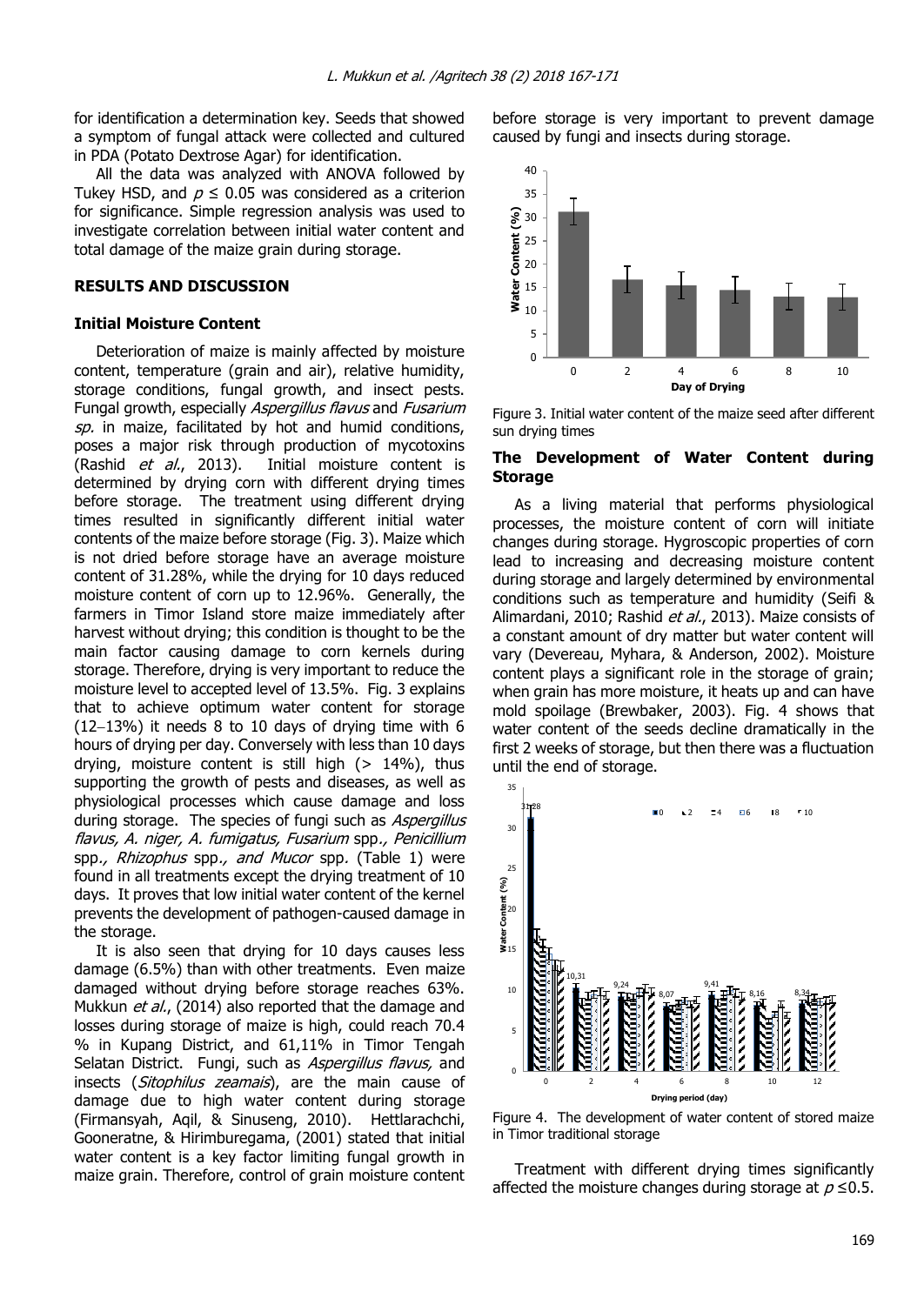The drying for 10 days effectively lowers the moisture content to a safe level for storage (8.85%). However, grain moisture content in all treatments ranges from 8 to 9 percent at the end of storage, the optimum water content for storage. Chauhan, Seth, Vyas, Kumar, & Navneet, (2017) reported that it takes 8 days to dry with sun-drying method to achieve optimum maize water content for storage (12%).

### **Total Seed Damage**

The results showed that the loss and damage during storage was determined by the treatment of different drying times. Drying for 10 days, which resulted in 12.96% of seed moisture content, caused the lowest damage and loss (6.5%) compared to other treatments (Fig. 5). On the other hand, storage without drying caused severe damage, it reached 60% after 3 months of storage.



Figure 5. Total damage and losses of maize treated with different drying times, and stored for a 3-month storage

Biological and physiological factors are the causes of damage to the maize kernels in storage. Living organism such as fungi and insects, and thermal heat produced by respiration of the grain itself will enhance water vapor, which in turn will lead to further deterioration of the grain. As a general expression, the higher the moisture content, the more susceptible the maize grain to molds and insects (Suleiman & Rosentrater, 2015); Freer, Siebenmorgen, Couvillion, & Loewer, 1990; Wimberly, 1983). Hence, setting initial moisture content at optimum level (12 - 14%) before storage was essential to reduce damage and maintain quality during storage.

The results of correlation analysis showed that there was a positive correlation between initial water content and the total damage of grain during storage (Fig. 6). It means that the increase of initial water content will increase the damage of maize during storage. As a coefficient of water content (X) increase by one unit 100%), the damage or losses (Y) will increase by 2.17 units (217%).



Figure 6. Correlation between initial water content and total damage of maize during storage

#### **Identified Pathogen in Storage**

The species of fungi identified during storage were Aspergillus flavus, A. niger, A. fumigatus, Fusarium spp., Penicillium spp., Rhizophus spp., and Mucor spp. (Table 1). The fungi were found in all treatments except the 10 day drying treatment. Most of them are found as pre harvest *fungus* indicating that there has been an infection in the field. A. flavus is known as a very destructive fungus and it produces aflatoxin. Physical properties such as water content, temperature, and humidity influence the production of aflatoxin during storage. A. flavus and A. parasiticus thrive at the moisture level of 13 to 18% (Hettlarachchi et al., 2001).

Table 1. The species of fungi identified during storage

| Name of species       | Found in sample        |
|-----------------------|------------------------|
| Aspergillus flavus    | All samples accept A10 |
| Aspergillus niger     | All samples accept A10 |
| Aspergillus fumigatus | All samples accept A10 |
| Fusarium spp.         | All samples accept A10 |
| Penicillium spp.      | A0, A2, A4, A6         |
| Rhizophus spp.        | A0, A2, A4, A6         |
| Mucor spp.            | A0                     |

#### **CONCLUSION**

In conclusion, drying maize for 10 days before storage produces optimal initial moisture content (12.96 %) for storage that reduces damage and losses during storage. Storage with initial moisture content of 12.96 percent caused the lowest damage of 6.5% for 3 months of storage. The 10-day drying treatment prevented the infection of some fungi that destroyed the seeds during storage. There was a positive correlation between initial water content and the total damage of grain during